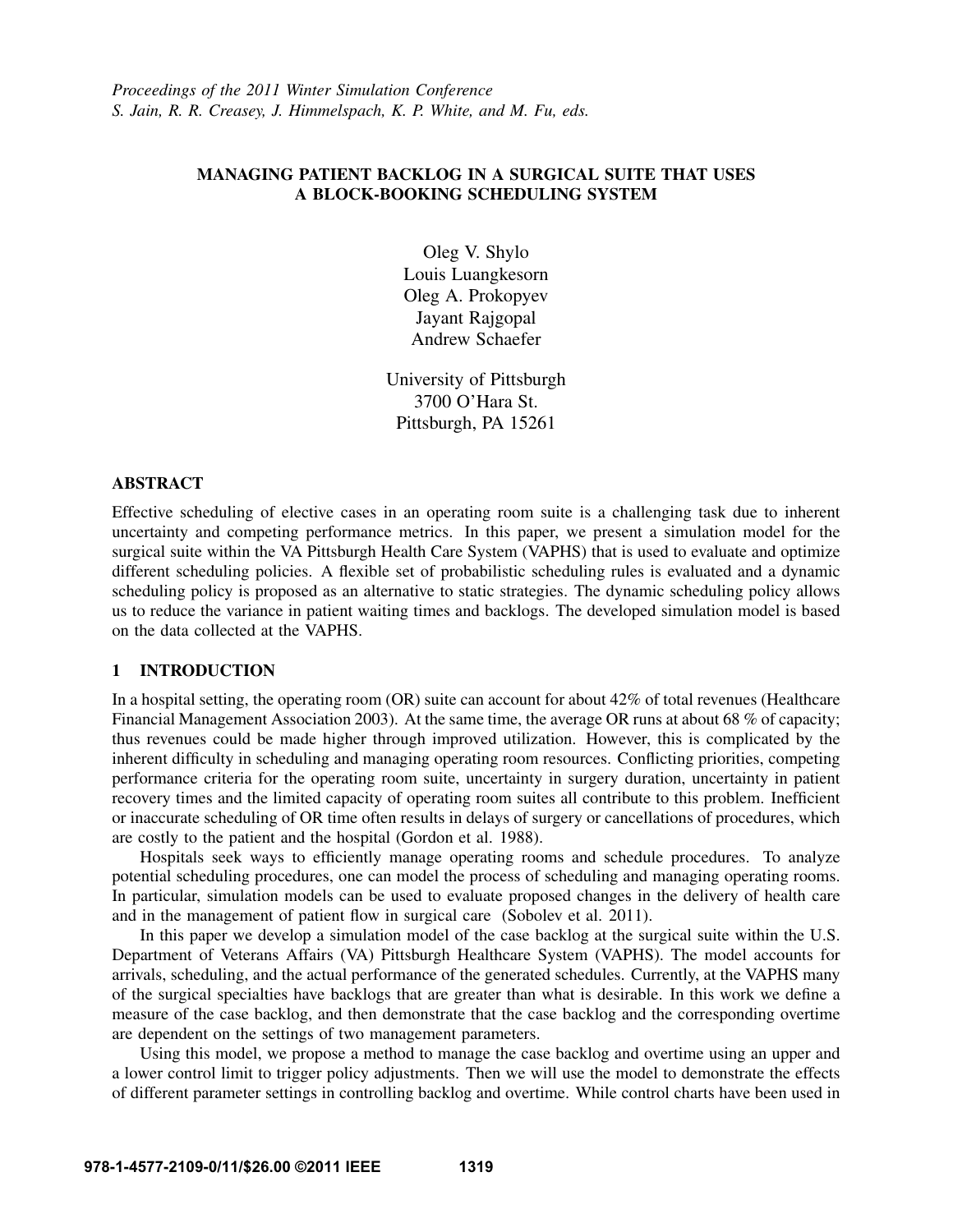health care management to monitor clinical outcomes and in-hospital waiting (Winkel and Zhang 2007), this is the first known application of control charts to monitor the time required to make an appointment for surgery.

# 2 LITERATURE REVIEW

The complexity and cost of operating room planning and scheduling make this a natural topic for analysis using operations research methods. Cardoen et al. (2010) reviewed recent research that explicitly incorporates planning and scheduling considerations. They categorize the 247 manuscripts according to patient characteristics, performance measures, decision delineation, research methodology, uncertainty, and applicability of research. Our work addresses elective patients, with case backlog and overtime as performance measures. We address assignment of individual patients to a particular day, develop heuristics for decision making and use a combination of discrete event and Monte Carlo simulation to evaluate the heuristic. The procedure accounts for duration uncertainty, and uses data from actual hospital operations with the objective of implementing these methods in practice.

# 2.1 Simulation Modeling of Surgical Suites

A systematic review of simulation models of surgical suites was done by Sobolev et al. (2011). Through a set of systematic searches they identified 131 publications on the application of simulation methods to study surgery. After a full text review, they found 34 publications that described a computer simulation of patient flow in surgical care. Of these, 31 discussed the utility of simulation for analyzing changes in delivery of surgical care, 17 discussed its utility for analysis of different policies, seven discussed the utility of wait-list management and one publication discussed the utility of changes in management.

One use of simulation is to demonstrate the tradeoffs between performance measures of interest in the surgical suite. Denton et al. (2006) use simulation as a tool to evaluate the tradeoff between patient waiting time, OR team waiting time, OR idling and overtime in a multi-room surgical suite.

#### 2.2 Scheduling Surgeries

Denton et al. (2010) consider assigning a surgery to operating rooms on the day of the surgery. They use both a two-stage stochastic linear program with recourse as well as a robust heuristic. Min and Yih (2010) examine this problem while accounting for downstream capacity constraints and develop a stochastic programming model; they use a sample average approximation algorithm to solve this within a reasonable amount of time.

# 2.3 Use of Analysis for Management of Health Care

Some models look at the overall management of health care and the surgical suite as opposed to modeling the clinical practice of health care. Dexter et al. (1999) describe the simulation model of patient scheduling using bin-packing algorithms, where the patients were modeled as having a given average duration. They find that the time until a patient surgery is scheduled depends on the scheduling method used and the length of the average surgery. Hans et al. (2008) look at the robust surgery loading problem, which assigns surgeries to operating room days while incorporating sufficient slack. Their objectives are to maximize utilization while minimizing risk of overtime. They propose heuristics and local search methods that allow for swapping surgeries between days or rooms.

Using administrative data to manage surgical suites is explored by Beaulieu et al. (2010). They work with a major medical center to utilize administrative data for tracking various clinical performance measures in real time and providing this in a useful form to frontline care teams. Different clinical interventions and practices were tested using this feedback.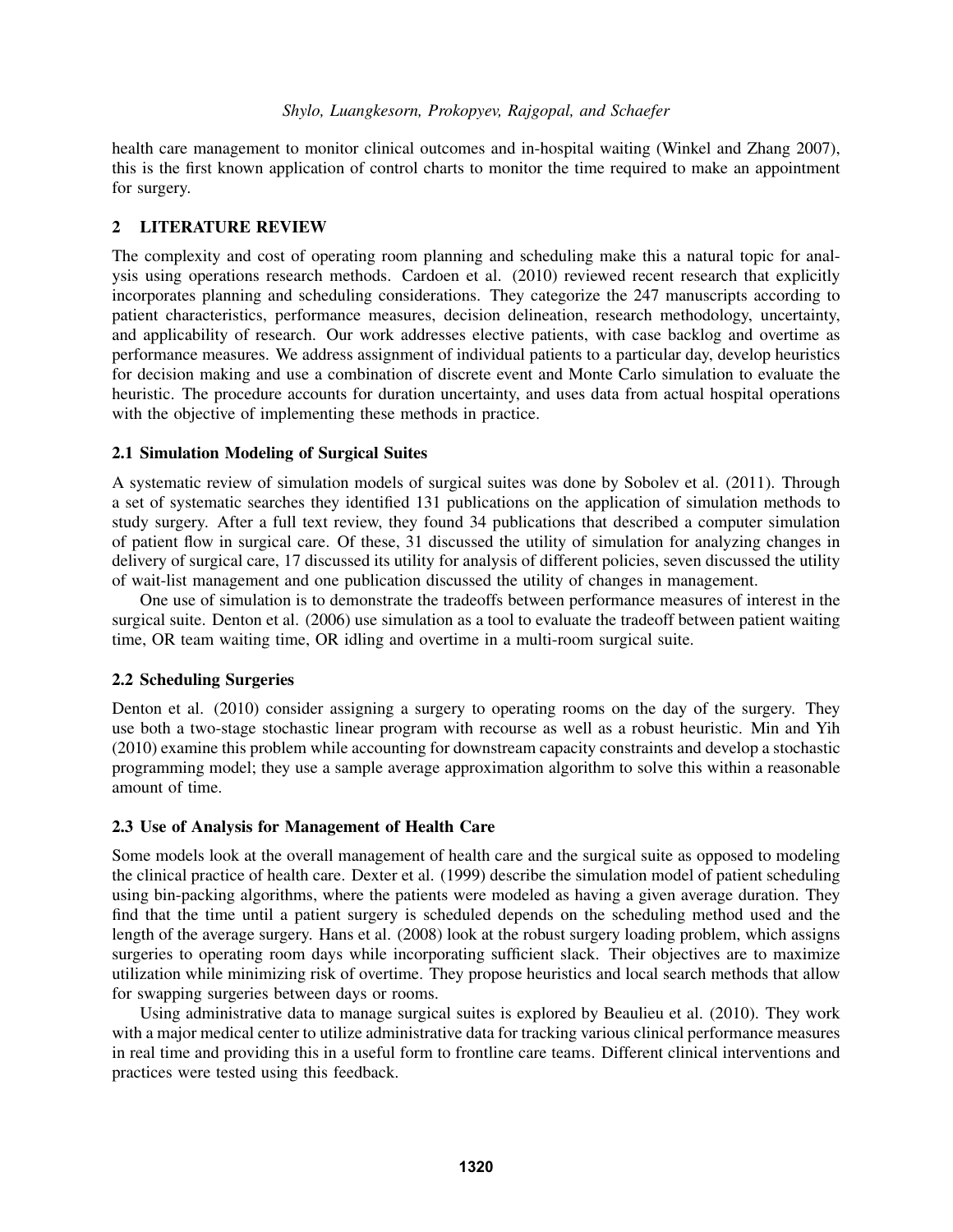More generally, Winkel and Zhang (2007) describe the implementations of control charts in health care settings. They include examples of tracking waiting room times, procedure complications, inter-unit transport time, error/defect rates, infectious rates and patient satisfaction.

# 3 SIMULATION MODEL OF ONLINE SCHEDULING

Currently, the surgical suite at the VAPHS consists of nine operating rooms (OR1-OR9). Under the blockbooking scheduling system that is in use, each medical specialty (e.g., ophthalmology, cardiac, orthopedics) is assigned a recurrent (repeating monthly) schedule of reserved times in specific operating rooms. For example, the block schedule for the ophthalmology department at the VAPHS in 2009 consisted of either two or three blocks per week in a specific operating room: i) a time block from 8 am until 5 pm in OR9 every Tuesday; ii) a time block from 8 am until 3 pm in OR9 every Thursday; and iii) a time block from 8 am until 12 noon in OR9 every other Friday. Other specialties, depending on the specifics of the surgical procedures and current demand trends, might be assigned multiple blocks on a given day across a number of operating rooms. Two different specialties can have consecutive time blocks on the same day in the same operating room (e.g., cardiac from 8am to 12:30pm, followed by orthopedics from 12:30pm to 3pm every Monday in OR4). The scheduling personnel work with the medical departments to provide a feasible allocation of surgeries to the corresponding scheduling blocks. The current scheduling procedure can be described as a four-step process:

- The medical specialty submits a surgery request, which contains the details of the surgical procedure and a preferred date. Most such requests are based on an agreement between the surgeon and the patient to perform a specific surgical procedure in the future (elective surgeries).
- The scheduling personnel at the VAPHS accommodate the request by assigning the specific date and operating room based on the current schedule and future blocks available to the specialty. Local improvements can be made to this allocation subject to cancellations or other considerations (some mix of surgeries is more predictable in terms of processing times than others, when assigned to the same scheduling block).
- The exact sequence of the surgeries within each block is determined 1-3 days prior to the date of the actual procedures.
- Short-term changes to the surgery sequence and operating room assignment can take place even on the surgery day. For example, the surgery that is scheduled for the end of the day can be moved to an earlier time slot if there is an opening in some other operating room due to cancellations or early completions. According to the scheduling personnel at the VAPHS, such adjustments are fairly common.

The scheduling problem can be decomposed into a set of non-overlapping sub-problems, each corresponding to a patient stream within a single medical department. Based on our conversations with the management team of the OR suite at the VAPHS, such a decomposition is valid since the availability of the downstream resources such as cleaning crews or recovery beds is not a pressing issue within the present system.

Currently, the scheduler at the VAPHS uses a point estimate of the procedure duration of each case based on historical data, his own experience, and the estimate provided by the surgeon. Based on the current schedule, these point estimates are used to determine a "feasible" block assignment, i.e., one where the sum of the point estimates of durations of surgeries assigned to the same scheduling block and intervening cleaning times do not exceed the block length. In order to take into account the intrinsic uncertainty associated with surgery durations, we develop a prediction system based on generalized linear models (Firth 1991). The durations are modeled as Gamma variates, which is consistent with the literature on prediction of surgery durations. To predict the mean and variance of the new surgical cases, the model uses the specific procedure type as identified by a Common Procedure Terminology (CPT) code, the surgeon's experience given by the total number of surgeries performed and an estimated duration provided by a surgeon. The prediction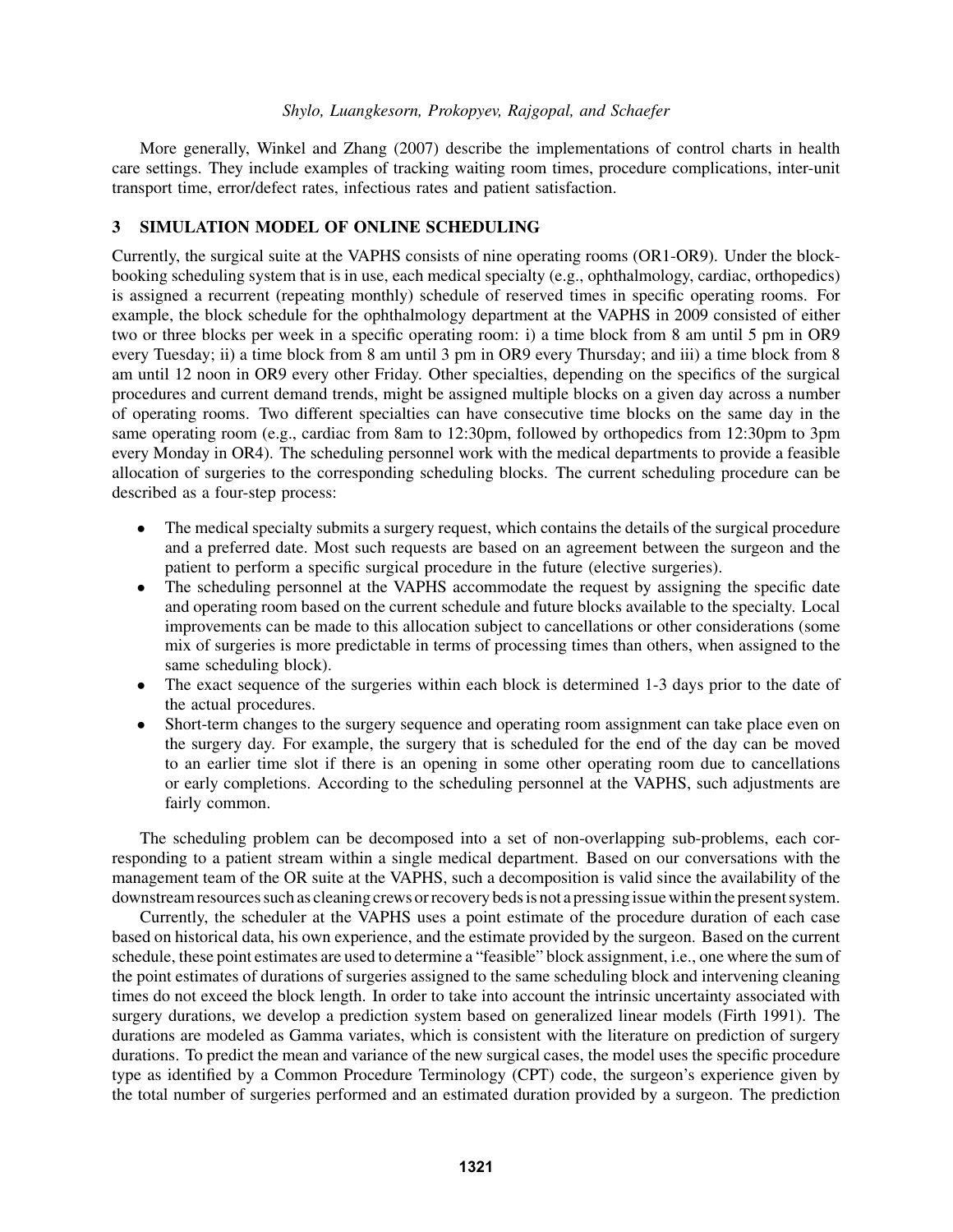model for the ophthalmology department was fitted using data from 2006-2008 and tested on historical data from 2009. It demonstrated a reasonable predictive potential: out of 619 cases in the validation set, 53% fall under the predicted 50th percentile, 79% fall under the predicted 80th percentile and 88% fall under the predicted 90th percentile (the percentiles differ across different cases).

Cancellations, changes in surgery dates, and the addition of emergency, add-on, urgent and emergent cases lead to alterations of the actual schedule on a daily basis. The decisions about such changes are almost impossible to predict, since they are made in real time based on expert opinions (both the surgeon and the scheduling team are involved), the current state of the schedule, the availability of add-on procedures and the willingness of the surgeon to accept such changes. In our model these situations are omitted from consideration, since they can be managed to a large extent by adjusting the scheduling parameters based on the actual cancellation rates and the arrival rates for add-on, emergent and urgent cases (e.g., overbooking for cancellations or underbooking for add-on cases). These rates differ substantially across the set of medical specialties, some of which (e.g. oral and ophthalmology) have a negligible cancellation rates.

Next, we present a simulation algorithm of the scheduling process described above:

1. *Initialize the current simulation date and the set B of blocks available for scheduling on the current date.*

The current date is incremented during the simulation and allows us to extract the day of the week and week numbers, which are used to identify clinic days and the blocks available for scheduling. Each block has a certain realization date and duration, which are determined by the block schedule.

- 2. *If the current date is a clinic date, generate a set of new surgeries S, otherwise proceed to Step 4.* The number of arriving surgeries *n* is generated according to a Poisson distribution with a fixed arrival rate. A random sample of *n* surgery records is selected from the historical data. The Common Procedure Terminology (CPT) code of each surgery and the scheduled duration are used as inputs for the predictive model of surgery durations. This model provides the estimates of distribution parameters for each surgery from *S*.
- 3. *Sequentially assign each surgery from S to a block from B using a scheduling rule* Π*. If there is no feasible assignment for some surgery, add a new block to B according to the block schedule and assign the surgery to the new block.*

The most common choices for the scheduling rule Π include first-fit, and best-fit (see Dexter et al. 1999), possibly subject to certain probabilistic and block capacity constraints. A new block is added to the set *B*, if a new surgery cannot be booked into the current set of blocks without violation of scheduling constraints used by Π. This block is the next available block that is not in *B* according to the current date and the block schedule.

- 4. *Increment the current date (next day).*
- 5. *Process all the blocks from B that are scheduled for the current date and remove them from B.* Different performance metrics (overtime, utilization, waiting time) are calculated for each removed block.
- 6. *Stop the simulation if the current date exceeds the end date of the simulation, otherwise proceed to Step 2.*

Two versions of scheduling rules were implemented for the purposes of the current study (see the description of  $\Pi$  in Step 3 of the simulation algorithm):

- 1. Π*FFD (first-fit deterministic): First-fit scheduling rule using the mean values of surgery durations* The surgery is assigned to the first available block for which the sum of mean durations is less than its length after the assignment.
- 2. Π*FFP (first-fit probabilistic): First-fit scheduling rule under the probabilistic constraints*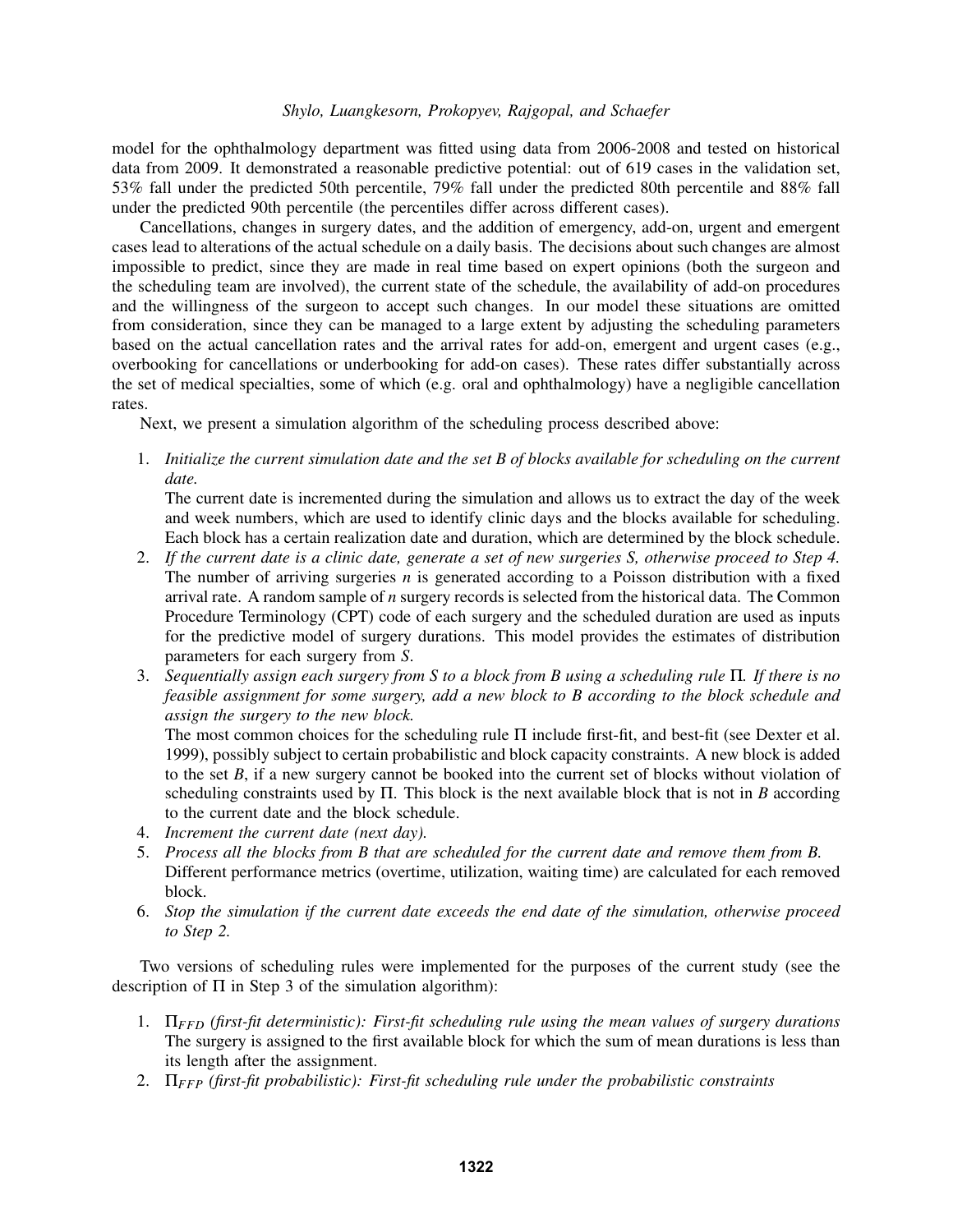This scheduling rule has two parameters: the threshold value L and the probability of overtime  $\alpha$ . The surgery is assigned to the first available block for which the probabilistic capacity constraint (see the discussion below) is satisfied after the assignment.

Let  $S^b = \{s_1, \ldots, s_n\}$  denote a set of surgeries assigned to some scheduling block *b* with a given duration *l*(*b*). The total duration associated with the surgery *s<sup>j</sup>* is a random variable ξ*<sup>j</sup>* , which includes the pre-processing and post-processing times associated with the procedure including the operating room preparation and cleaning times. The probabilistic constraint of the scheduling rule Π*FFP* can be described as

$$
Pr\{\sum_{j:\,s_j\in S^b}\xi_j-l(b)>L\}\leq\alpha.\tag{1}
$$

In the literature, the surgery durations are commonly modeled by a lognormal or gamma distribution; this has been validated in a variety of real hospital settings (Strum et al. 2000). Since there is no simple analytical expression for the convolution of gamma or lognormal variates, the only practical way of estimating the probability given by (1) is by using Monte Carlo simulation. Another alternative is to use the normal approximation for the convolution of gamma variates. In our simulation study, we investigate the accuracy of such approximation and demonstrate that the quality of the normal approximation is extremely accurate for our setting.

Assuming that  $\xi_j$ 's have a Gaussian distribution with mean  $\mu_j$  and standard deviation  $\sigma_j$  for each  $j : s_j \in S$ , the block overtime  $\sum_{j: s_j \in S^b} \xi_j - l(b)$  is a normally distributed random variable with mean  $\mu_b = \sum_{j: s \in S^b} \mu_j - l(b)$ and variance  $\sigma_b^2 = \sum_{j: s_j \in S^b} \sigma_j^2$ . In this case, the constraint (1) can be simplified:

$$
L \ge \mu_b + \phi^{-1}(1-\alpha)\sigma_b, \tag{2}
$$

where  $\phi(p)$  denote the cumulative distribution function of the standard normal variate. In our simulation studies, the scheduling rule Π*FFP* that uses the normal approximation simply checks for the violation of (2) every time a new surgery is assigned to the scheduling block.

### 4 COMPUTATIONAL RESULTS

The simulation algorithm described in the previous section was implemented using the OMNeT++ package (http://www.omnetpp.org), which is a C++ library for building simulation models. Our model implements the scheduling steps described in the previous section. It was used to simulate scheduling decisions for the ophthalmology department at the VAPHS. The length of each simulation run was set to one year. Patients seeking surgery are assumed to arrive according to a Poisson distribution with a mean of 13 per week. This figure is based on the average historical rate for the ophthalmology department during 2009. Each set of simulation parameters was used to generate 100 replications (each replicate simulates schedules for one year). The warm-up period was set to 20 days, providing an initial backlog of 20 days. The block schedule used in the simulation was identical to the one that was used by the ophthalmology department at the VAPHS in 2009 (see the description in Section 3).

Since current practice is to use mean surgery durations to determine the feasibility of scheduling assignments, the first-fit rule based on mean durations Π*FFD* was used to simulate the current scheduling policy. The distribution of overtime obtained via simulation using Π*FFD* is similar to the historical distribution (Figure 1). For each value of overtime, the plot shows the percentage of blocks that exceeded that value. Some of the discrepancies between the simulation and the historical distribution of overtime are mainly due to non-uniform arrival rates; this leads to low arrival rates during certain time intervals. Under the given block schedule, the average throughput for the Π*FFD* is 660 patients per year, and the 95% CI for this is [659.31,661.13]. The average final number of backlog days for the Π*FFD* after one year is 38.98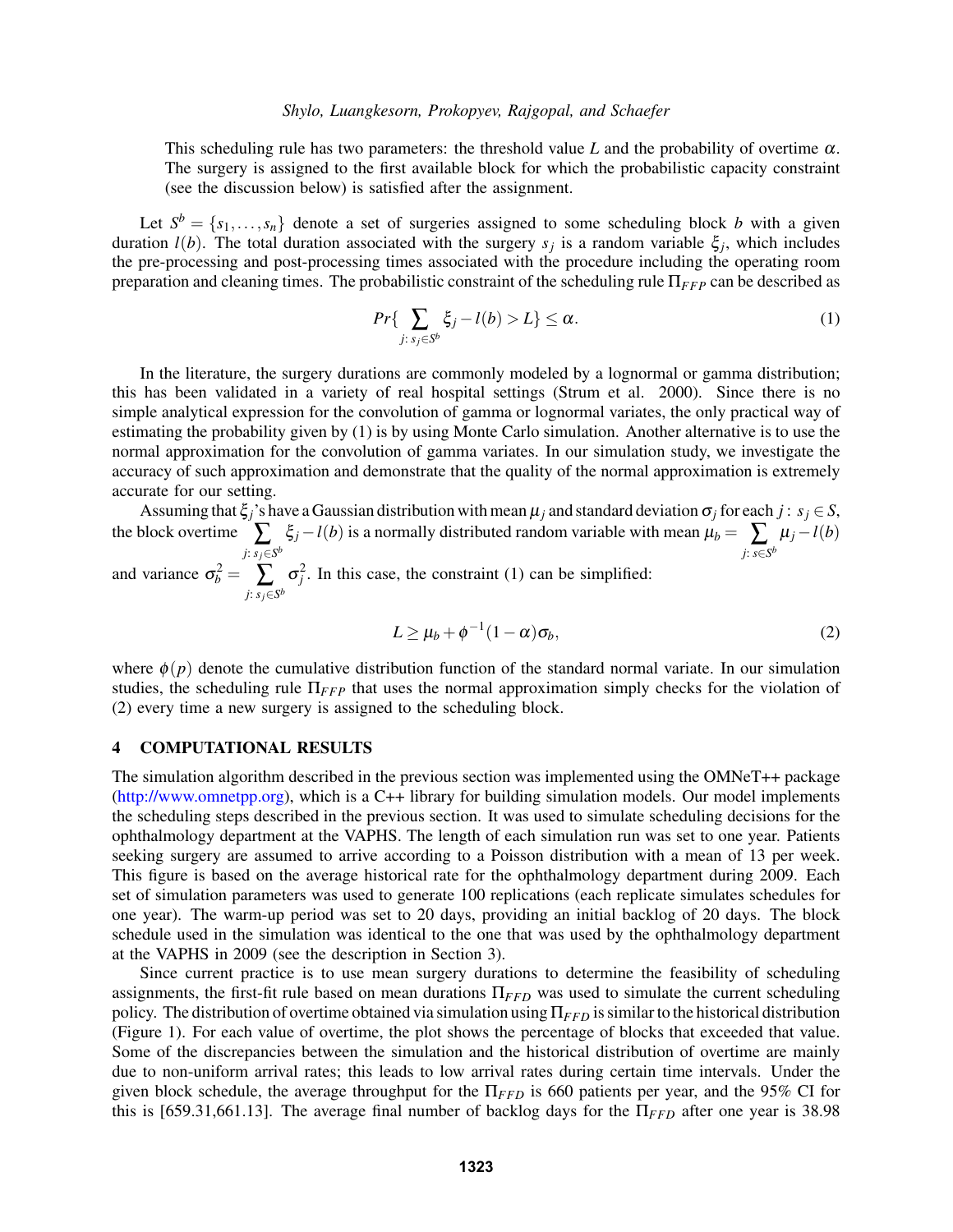

Figure 1: Historical distribution of the overtime within the blocks allocated for the ophthalmology department in 2009 compared to the simulation based on Π*FFD* scheduling rule.

days, and the 95% CI is [36.43,41.53] (the initial backlog was set to 20 days). Finally, the total average overtime over during the year was 1284 minutes (95% confidence interval = [1271.59,1298.16]).

| Threshold parameters | Overtime (minutes) | Throughput(surgeries) | Backlog(days) | Utilization |
|----------------------|--------------------|-----------------------|---------------|-------------|
| L=0, $\alpha$ =5%    | 78                 | 563.92                | 106.87        | 64.26%      |
| L=0, $\alpha$ =10%   | 162                | 584.49                | 90.71         | 66.56%      |
| L=0, $\alpha$ =15%   | 253                | 599.05                | 77.6          | 68.11%      |
| L=30, $\alpha$ =5%   | 283                | 601.89                | 75.86         | 68.61%      |
| L=30, $\alpha$ =10%  | 514                | 622.77                | 60.66         | 70.60%      |
| L=30, $\alpha$ =15%  | 747                | 638.04                | 52.44         | 71.86%      |
| L=60, $\alpha$ =5%   | 833                | 640.99                | 48.75         | 72.20%      |
| L=60, $\alpha$ =10%  | 1346               | 662.9                 | 38.52         | 73.64%      |
| L=60, $\alpha$ =15%  | 1837               | 676.94                | 28.68         | 74.45%      |

Table 1: Simulation results for probabilistic scheduling rule.

The probabilistic scheduling rule Π*FFP* was evaluated using different values for the threshold parameter *L* and overtime probability  $\alpha$ . Table 1 provides the average overtime, throughput, backlog and utilization performance metrics for different policies. The set of scheduling policies provides an easy way to control the output performance metrics based on management preferences. This is difficult to achieve using just the point estimates for scheduling. These results highlight the effect of competing priorities that are common to OR scheduling problems; the patient backlog and room utilization can be improved only at the cost of increased overtime.

# 4.1 Analysis of the Approximation Within the Probabilistic Scheduling Rules

In a second set of experiments, we compared the scheduling decisions for the probabilistic rule Π*FFP* (which uses Monte Carlo estimates of the probabilistic feasibility modeled by (1)) and the decisions based on a normal approximation that uses a simplified chance constraint given by (2). Once again, 100 one-year replications were simulated for the ophthalmology department. Decisions about whether or not to include a new arrival to the surgical unit in the block based on a sample of 10,000 realizations of random Gamma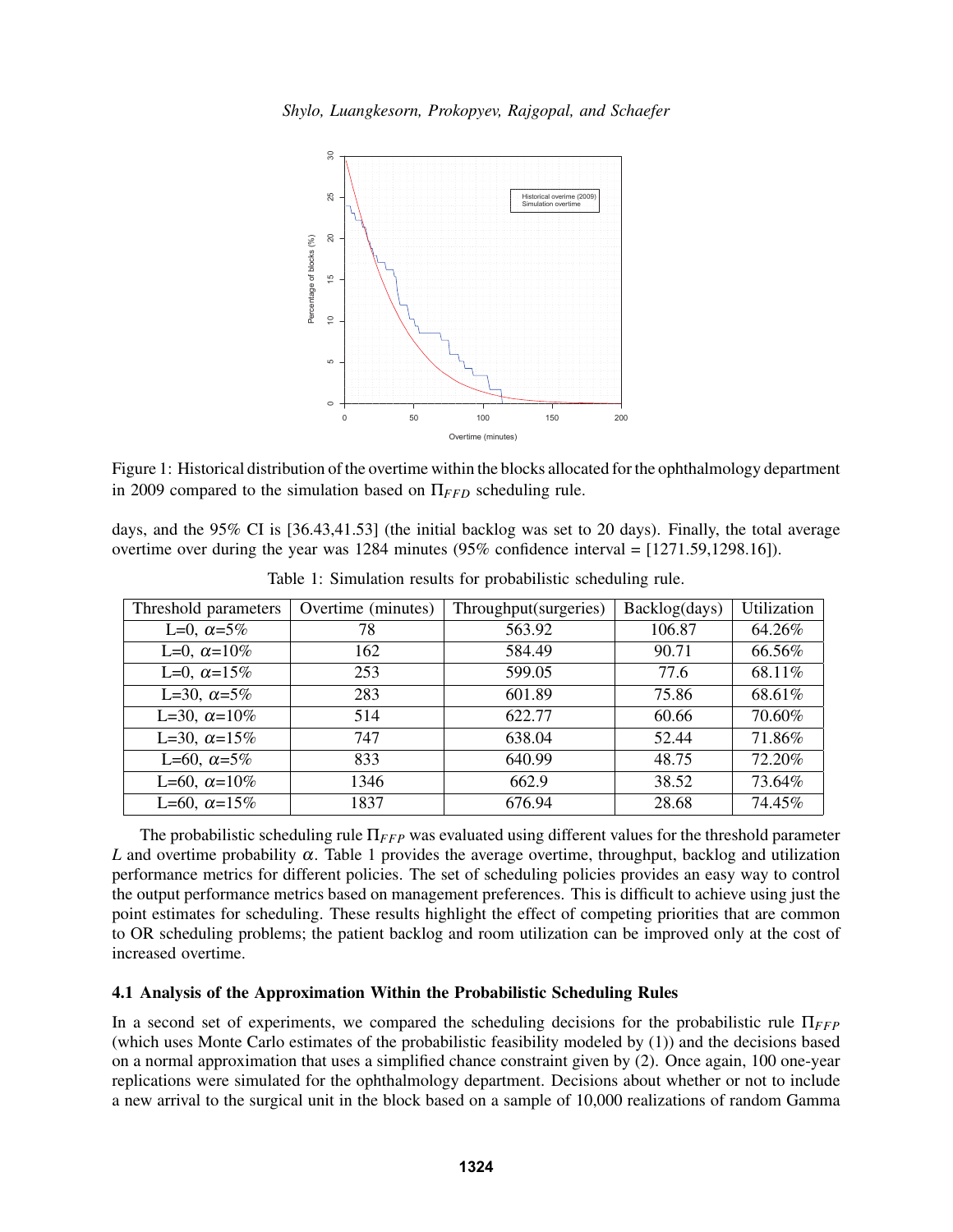| Approximation    | False positives | False negatives |
|------------------|-----------------|-----------------|
| Normal           | $0\%$           | $0.4\%$         |
| MC 50 scenarios  | $1.1\%$         | 2.5%            |
| MC 100 scenarios | 0.7%            | 1.6%            |
| MC 300 scenarios | 0.3%            | 1.2%            |
| MC 500 scenarios | 0.2%            | 1.0%            |

Table 2: Comparison of normal approximation with Monte Carlo simulation.

distributed durations were considered to be "true" decisions in our tests. These "true" decisions were cross-checked with recommendations provided by the normal approximation scheme and the Monte Carlo method with varying sample sizes. The percentages of false positives and false negatives as compared to the "true" recommendations are presented in Table 2. It may be seen that the normal approximation provides extremely accurate decisions for a mix of surgeries and duration distributions. This approximation is often ignored in the research on operating room scheduling and preference is given to Monte Carlo estimates. The implications of the observed accuracy of the normal approximation are two-fold. First, expensive Monte Carlo calculations within a simulation model can be substituted with an much simpler evaluation of the formula (2) without any significant loss of accuracy. Second, the use of the normal approximation allows us to provide exact optimization models without the need to resort to scenario based approaches. This opportunity is often ignored by the current models of optimal operating room scheduling (Min and Yih 2010, Denton et al. 2010). To obtain performance comparable to the one using the normal approximation one needs a large number of samples (see Table 2). Therefore, the optimization models based on the normal approximation scheme have the potential to provide better solutions with much lower computational effort when compared to scenario based approaches.

However, it is important to stress that our results are based solely on the ophthalmology department at the VAPHS, and even though we make the reasonable assumption that similar results might hold across other specialties and hospitals, a proper verification is required before drawing any conclusion.

### 4.2 Analysis of Adaptive Scheduling Using a Control Chart Scheme

The simulation results of the previous section suggest that for any fixed scheduling policy the waiting time for a patient (time from an initial request to actual surgery day) is subject to large variability. This is illustrated in Figures 2 and 3. One can immediately see that the scheduling policy with overtime threshold  $L = 30$  and probability parameter  $\alpha = 5\%$  leads to a steady increase in average waiting times and large variability across different replications. On the other hand, an aggressive scheduling policy with overtime threshold  $L = 60$  and probability parameter  $\alpha = 10\%$  provides low levels of waiting times (at the cost of high overtime). Both of these policies are undesirable from a scheduling perspective: effective management of the surgical suite requires that waiting times do not rise to undesirable levels, while at the same time shorter waiting times do not result in unnecessarily high levels of overtime.

Previous discussion suggests that the choice of *L* and  $\alpha$  can be used to manage performance metrics. In order to reduce the variance and provide stability with respect to the average waiting times, we investigate a scheduling policy that dynamically adjusts its scheduling settings. In our experiments, the dynamic approach chooses one of the scheduling parameters that were reported in Table 1. The adjustments of the scheduling parameters are made on a weekly basis. The average waiting time for all patients in the current waiting list is calculated and plotted on a control chart. The control chart is used to monitor the current state of patient waiting times; when predefined control limits are reached, interventions are triggered for bringing the process back under control. The upper and lower control limits of the control chart were set to 15 days and 5 days, respectively. If the new average value exceeds the upper control limit, the current scheduling parameters are changed to a more aggressive setting. On the other hand, the lower control limit is used to provide the transitions into less aggressive scheduling policies. The set of nine policies presented in Table 1 was sorted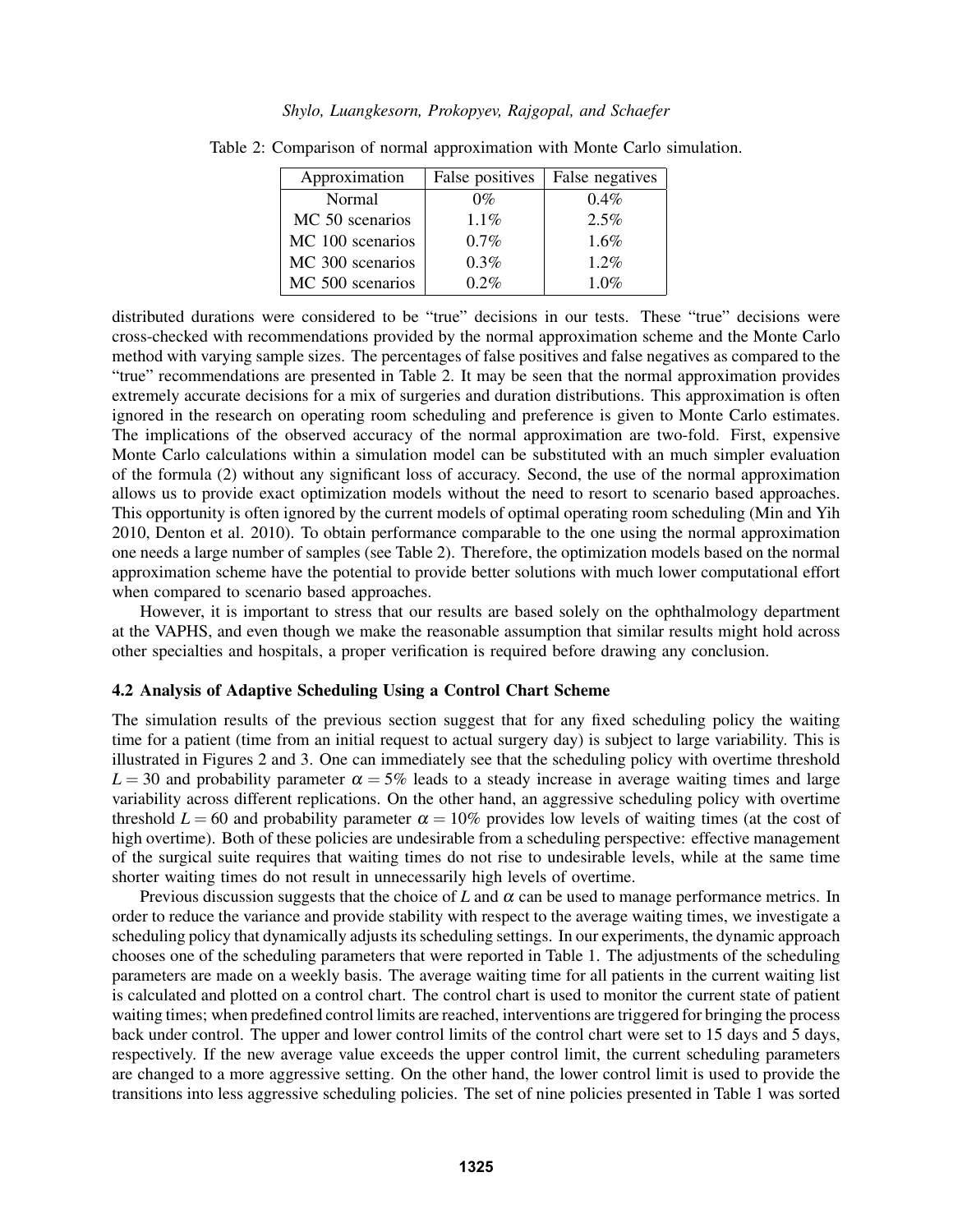



Figure 2: Box plot of average patient waiting time for the scheduling policy with  $L = 30$  and  $\alpha = 5\%$ .

Figure 3: Box plot of average patient waiting time for the scheduling policy with  $L = 60$  and  $\alpha = 10\%$ .



Figure 4: An example of the dynamic scheduling policy based on control chart.

by their average total overtime values and the aggressiveness of each policy was determined by this ordering. Transitions are made between policies that have consecutive positions on the list. For example, if the current setting is  $(L = 30, \alpha = 15\%)$ , then we either switch to a more aggressive setting  $(L = 60, \alpha = 5\%)$ , or to a less aggressive  $(L = 30, \alpha = 10\%)$  setting. An example of this process is presented in Figure 4.

Figures 5 and 6 demonstrate the effect of the dynamic policy on the average waiting times and their variability, compared to the stable static policy for a given arrival rate. Each rectangle in the box plots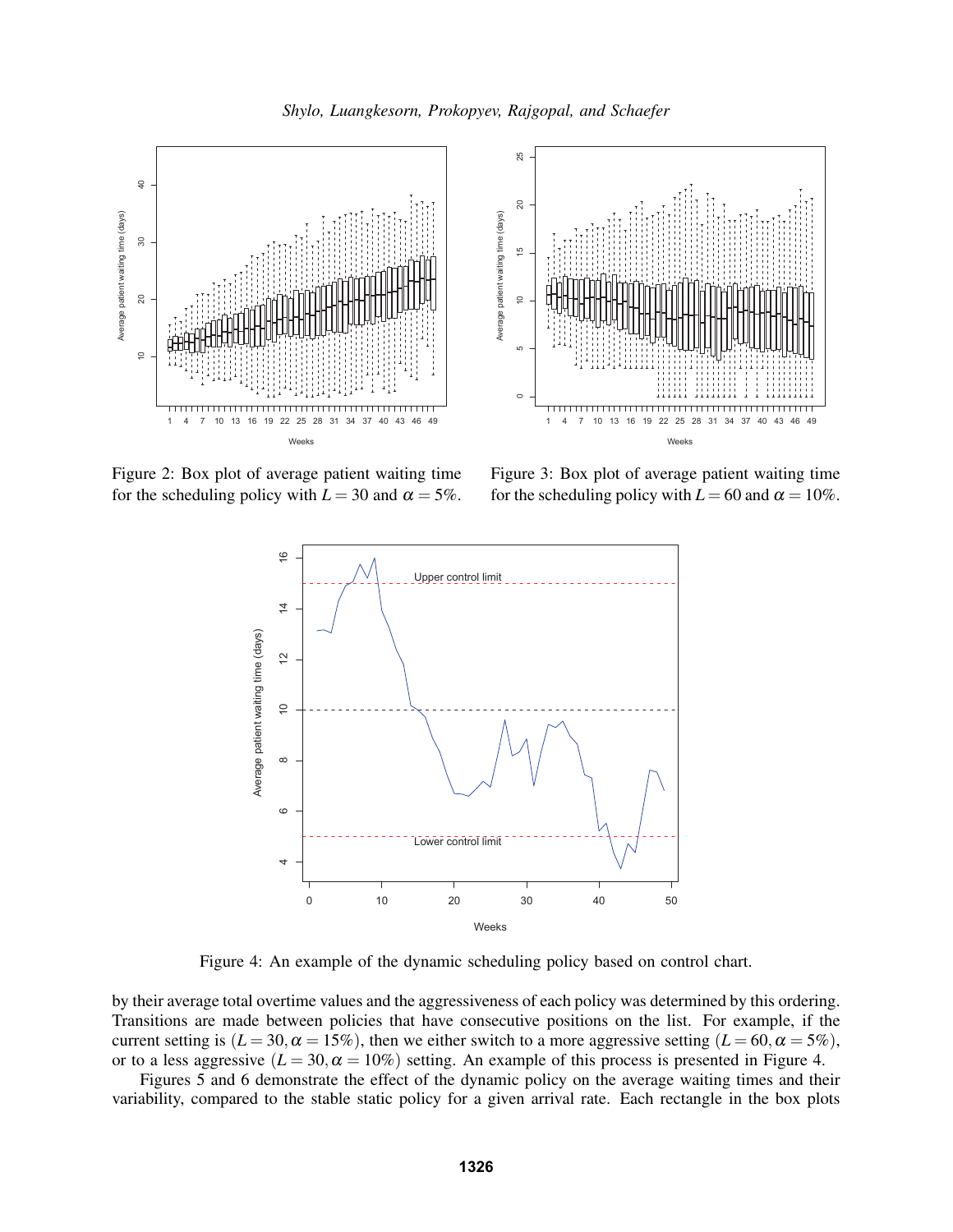



Figure 5: Box plot of average patient waiting time for the scheduling policy with  $L = 30$  and  $\alpha = 15\%$ .

Figure 6: Box plot of average patient waiting time for the dynamic scheduling policy.

shows the interquartile range (IQR) for the average waiting time for the corresponding week and is based on 100 simulation runs. The IQR range goes from the first quartile (the 25th percentile) to the third quartile (the 75th percentile), whereas the whiskers correspond to the 1.5 IQR Tukey whiskers. One can see that the average waiting times for both policies (static and dynamic) are quite stable. However, the range of waiting times experienced across the replications is much smaller in the case of the dynamic strategy, demonstrating a process that has been brought under control. The dynamic policy allows waiting times to be managed, but without more overtime penalties than is necessary to accomplish that goal.

# 5 CONCLUSIONS

This article describes a discrete event simulation model of the operating room suite that allows us to study various scheduling policies and their effect on the performance metrics. Flexible probabilistic scheduling polices are proposed and evaluated using the simulation model. A dynamic scheduling policy based on Shewhart charts demonstrates that the variability and scale of the patients' waiting times can be effectively reduced and managed within the predefined limits. We compare the performance of Monte Carlo simulation with a Gaussian approximation to a convolution of gamma variates for modeling surgery durations. Our analysis suggests that the approximation approach provides excellent accuracy within the scheduling framework. These results point to the potential for exact optimization models - something that is often ignored in the literature on operating room scheduling - since most existing approaches lean towards Monte Carlo simulation. Our results also point to the need for future work on optimization models based on Gaussian approximations and the use of simulation techniques for long term planning and management of surgical suites.

# ACKNOWLEDGMENTS

This material is based upon work supported by the Department of Veterans Affairs, Veterans Health Administration, Office of Research and Development. Our research was supported in part by the University of Pittsburgh Center for Simulation and Modeling through the supercomputing resources provided. We specifically acknowledge the assistance of Dr. Levent Yilmaz. The authors would like to thank the staff of the VA Pittsburgh Healthcare System (VAPHS) for their assistance and feedback.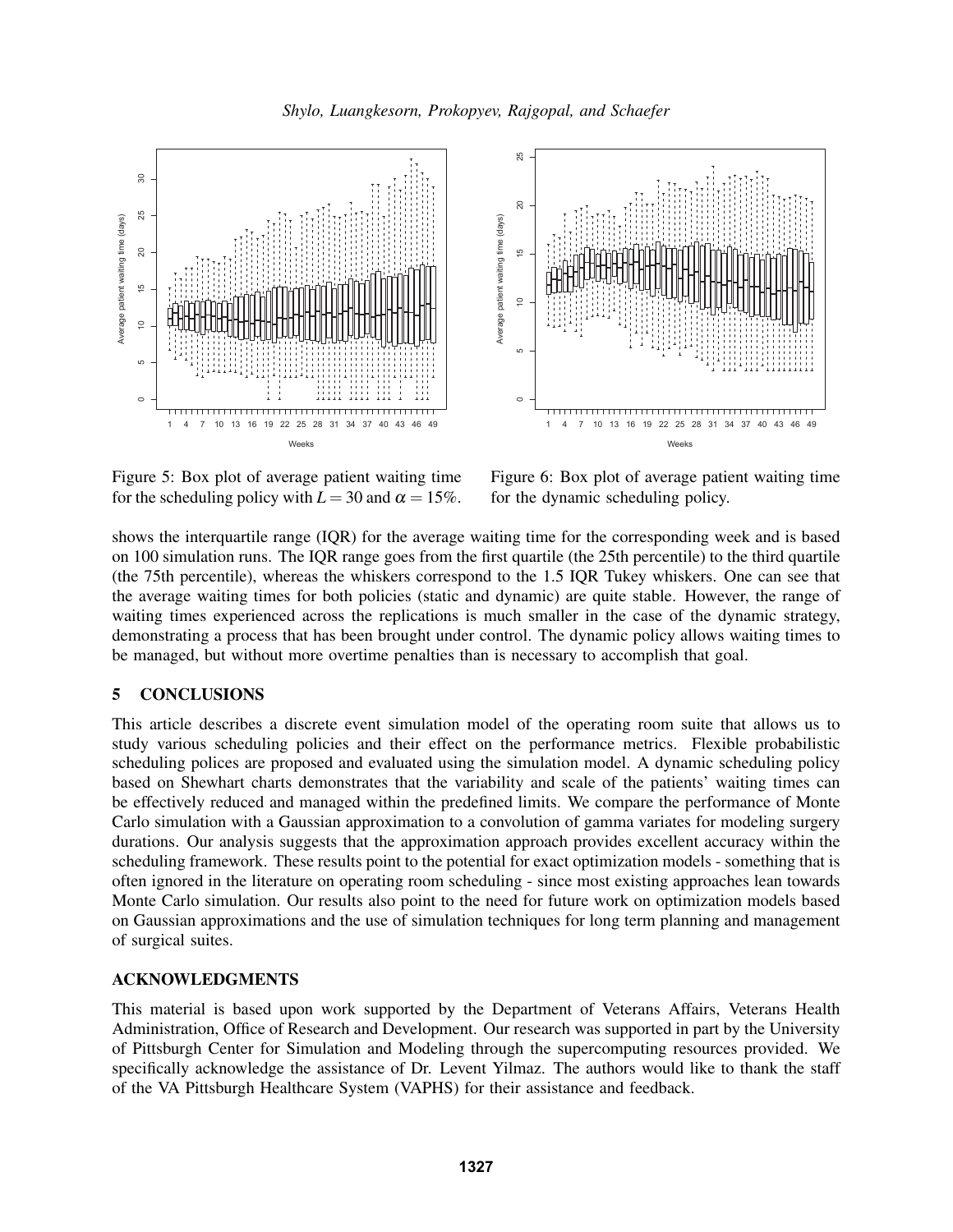### **REFERENCES**

- Beaulieu, P. A., J. H. Higgins, L. J. Dacey, W. C. Nugent, G. R. DeFoe, and D. S. Likosky. 2010, October. "Transforming administrative data into real-time information in the Department of Surgery.". *Quality & Safety In Health Care* 19 (5): 399–404.
- Cardoen, B., E. Demeulemeester, and J. Beliën. 2010, March. "Operating room planning and scheduling: A literature review". *European Journal of Operational Research* 201 (3): 921–932.
- Denton, B. T., A. J. Miller, H. J. Balasubramanian, and T. R. Huschka. 2010, July. "Optimal Allocation of Surgery Blocks to Operating Rooms Under Uncertainty". *Operations Research* 58 (4-Part-1): 802–816.
- Denton, B. T., A. S. Rahman, H. Nelson, and A. C. Bailey. 2006, December. "Simulation of a multiple operating room surgical suite". In *Proceedings of the 2006 Winter Simulation Conference*, edited by L. F. Perrone, F. P. Wieland, J. Liu, B. G. Lawson, D. M. Nicol, and R. M. Fujimoto, WSC '06, 414–424. Piscataway, New Jersey: Institute of Electrical and Electronics Engineers, Inc.
- Dexter, F., A. Macario, R. Traub, M. Hopwood, and D. Lubarsky. 1999. "An operating room scheduling strategy to maximize the use of operating room block time: computer simulation of patient scheduling and survey of patients' preferences for surgical waiting time.". *Anesthesia and analgesia* 89 (1): 7–20.
- Firth, D. 1991. "Generalized linear models". In *Statistical Theory and Modelling. In Honour of Sir David Cox*, edited by D. Hinkley, N. Reid, and E. Snell, Chapter 3, 55–82. FRS. London: Chapman & Hall.
- Gordon, T., S. Paul, A. Lyles, and J. Fountain. 1988. "Surgical unit time utilization review: Resource utilization and management implications". *Journal of Medical Systems* 12 (3): 169–179.
- Hans, E., G. Wullink, M. van Houdenhoven, and G. Kazemier. 2008. "Robust surgery loading". *European Journal of Operational Research* 185 (3): 1038 – 1050.
- Healthcare Financial Management Association 2003. "Achieving operating room efficiency through process integration". *Healthcare Financial Management* 57 (3): suppl 1–7. PMID: 12793445.
- Min, D., and Y. Yih. 2010, November. "Scheduling elective surgery under uncertainty and downstream capacity constraints". *European Journal of Operational Research* 206 (3): 642–652.
- Sobolev, B. G., V. Sanchez, and C. Vasilakis. 2011, February. "Systematic review of the use of computer simulation modeling of patient flow in surgical care.". *Journal Of Medical Systems* 35 (1): 1–16.
- Strum, D., J. May, and L. G. Vargas. 2000. "Modeling the uncertainty of surgical procedure times: comparison of log-normal and normal models". *Anesthesiology* 92 (4): 1160–1167.
- Winkel, P., and N. F. Zhang. 2007, June. *Statistical Development of Quality in Medicine*. 1 ed. Wiley.

# AUTHOR BIOGRAPHIES

OLEG V. SHYLO is a Visiting Assistant Professor in the Department of Industrial Engineering at the University of Pittsburgh. He received a B.S. in Applied Mathematics from the National Technical University of Ukraine in Kiev in 2004, and a PhD in Industrial Engineering from the University of Florida in 2009. His research interests include discrete optimization, parallel computing and optimization in health care. His email address is olegio@gmail.com.

LOUIS LUANGKESORN is a Research Assistant Professor in the Department of Industrial Engineering at the University of Pittsburgh. He received a B.S. in General Engineering and a B.A. in Political Science from the University of Illinois-Urbana, an M.A. in Science, Technology and Public Policy from The George Washington University, and a Ph.D. in Industrial Engineering and the Management Sciences from Northwestern University. His research interests include logistics and resource management in health and emergency response settings, as well as the use of simulation and models for policy analysis and evaluation. His email address is  $\text{Io}11@$  pitt.edu.

OLEG A. PROKOPYEV is an Assistant Professor in the Department of Industrial Engineering at the University of Pittsburgh. He received his B.S. and M.S. in applied mathematics and physics from Moscow